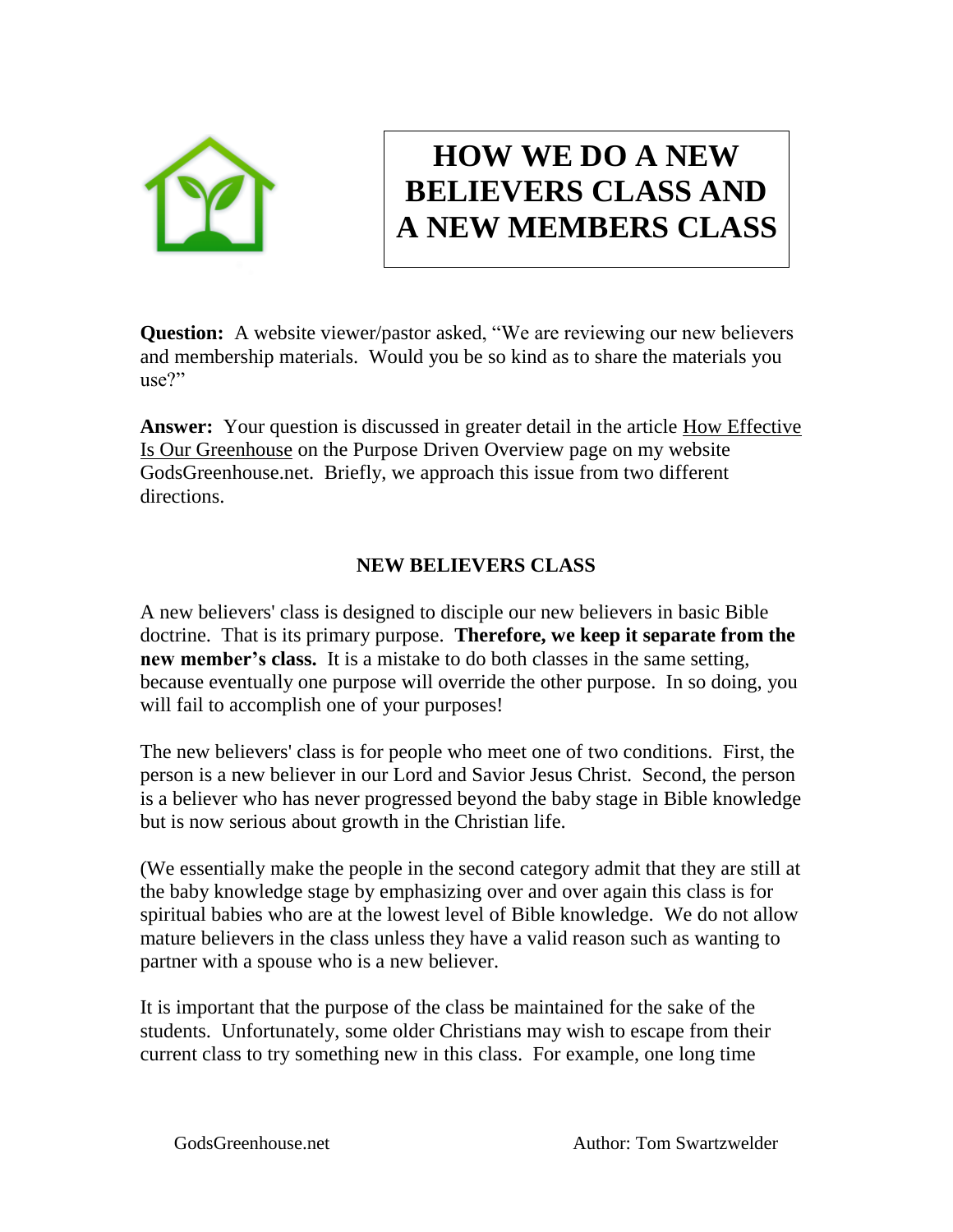member wanted to join our class, because she wanted to learn more about predestination! I carefully explained this class would not explore her subject, because that was outside the scope of the class.

Being Southern Baptist, we use standard Baptist material from our convention's publishing house at Lifeway.com for this class. I suggest finding a fill-in-theblank type of book or one that provides some level of home Bible study. Buy the workbook Basics For Baptists at lifeway.com and you'll get a feel for what I do. I am sure you can find something similar for your own belief system.

One item of interest is that **we designed this class as a one year class**. This length allows the class to proceed at its own pace. This is important because too often the church leadership assumes that the members already know this material. *As a result, the church leaders minister more to the giraffes than to the sheep!* I was astonished that my first year class devoted three entire lessons (three Sunday morning forty minute lessons) to a discussion of the Trinity. I rarely give that subject more than five minutes in any one sermon, but they were really puzzled and struggling with this subject. *In so doing, I learned how little I knew about how little they knew!* That encouraged me to simplify my preaching even more!

I as pastor teach the class. This increases my work load, but it is manageable because there is little study time required for the pastor. After all, the pastor should already know this material! Believe it or not, the class gives the pastor a wonderful opportunity to review these doctrines in his own discipleship growth...and to reacquaint him with scriptures he has forgotten through the years.

This class also gives me opportunity to get to know the new believers and build a deeper relationship with them. The students are always open to ask questions on any subject at any time with the knowledge that I might override the question as being too deep for the students.

My first class was promoted quite heavily in the church bulletin and other means. We made it clear that we were looking for "baby" Christians. "We don't discuss predestination in this class! This is for people who don't know the difference between the Old and New Testaments!"

I like doing this class on Sunday morning during our Sunday School for several reasons.

1. People are already conditioned to attend Sunday School.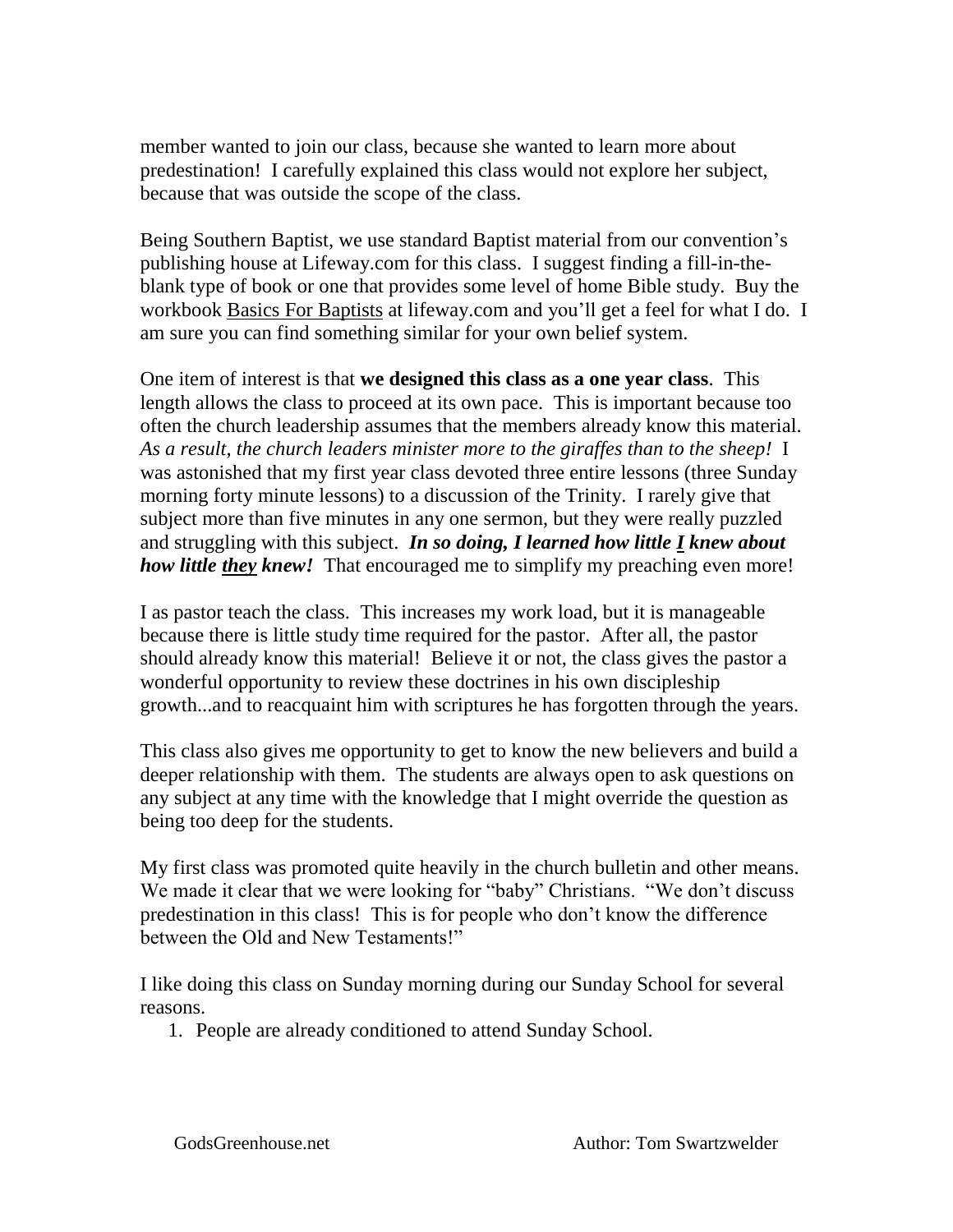- 2. They attend at the same time that the other family members have a class of their own.
- 3. Sunday morning is the best time to reach everyone since the weekly schedule is more conducive to Sunday morning.
- 4. It provides a great excuse to create a new class. Every Sunday School should have a goal of beginning a new adult class every three years to help force the church out of its rut. We need to be reinvigorated!
- 5. I'm already on the grounds, too! It helps with my own schedule. Of course, I only preach once on Sunday morning (and then again on Sunday night). I would not attempt this schedule if I am preaching twice on Sunday morning.
- 6. Some worship-service-only attendees may be candidates for this class, thereby strengthening your Sunday School!

New students can begin the class at *any time* during the twelve months, begin wherever we are, then continue with us through the end of the book *(the initiating class of first year students can then leave with the idea of staying together and beginning their own class)* and continue on at page 1 as the new cycle begins. When that student reaches the point where he entered the class, the student is now ready to move on. Hence, some students will begin when the class is studying salvation while others may begin in the study of prophecy. All will leave the class upon completing the full cycle.

Last, I always began the class with a trivia question for the class to discuss with one another. The question might be so simple as "Who is your favorite movie hero?" or "What is your favorite animal?" This discussion helps the students to know one another better. They discuss this question for a few minutes then share their answers with the class. Other folk may identify with their answer, too! This can lead to the development of a new friend. (Remember: assimilation is always one of our goals.)

## **NEW MEMBERS CLASS**

THE MEMBERSHIP CLASS IS A ONE-SHOT DEAL FOR US. We acquaint people with the church's expectations prior to their joining or immediately upon joining. Some churches make this class mandatory for church membership. I personally concur with that line of thinking, but it is not a standard for our church. However, such a standard would have eliminated some of our problems, because it would have immediately identified the degree of mismatched expectations.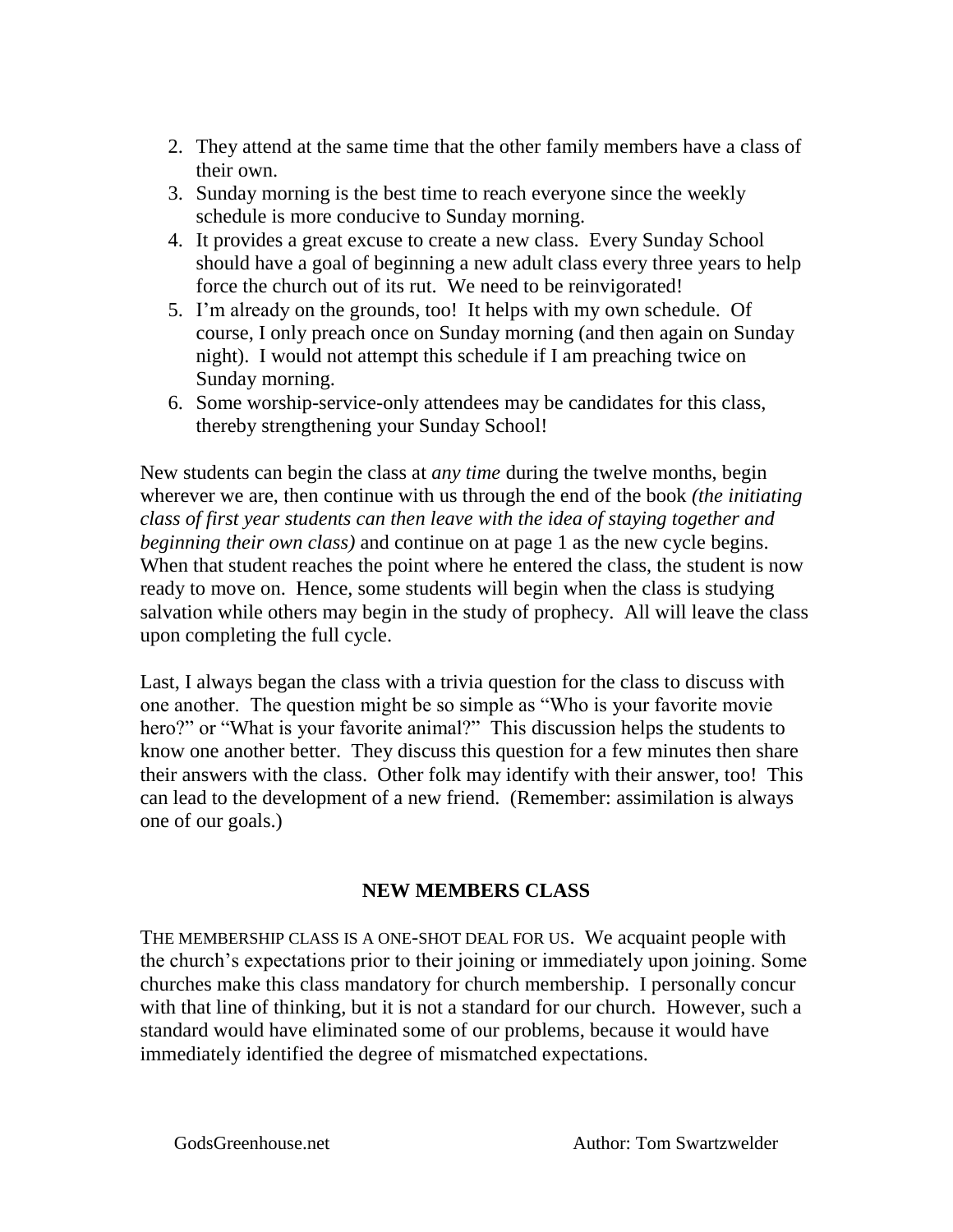For example, I pastored one church where the church's *written* policy allowed woman to speak on any subject. However, the previous pastor had admitted some members who did not believe a woman should ever be allowed to speak on any subject! One of them did not even believe a woman should be allowed to sing a solo! This created a level of mismatched expectations that was a constant thorn for the church. It simply did not need to be. So we worked this material into our New Member's Class and made sure that future members were aware of our policy on day one! It would be wise to do the same if your church has certain distinctive features it wishes to keep!

What material should one use for a new members class? I use CLASS 101 from Rick Warren. The cost is low. The material is not perfect, but it does several things that I like.

- 1. It introduces the students/church leadership to the concept of purposeful assimilation/development of members using Warren's baseball diamond as well as the five assimilation circles representing community, crowd, congregation, committed, and core. That is a workable process. My church leaders have to see this over and over in order for it to truly sink in. (Be patient with them, because it took five years for me!)
- 2. It includes a transcript that can easily be edited to make sure you complete the course in the allotted time period.
- 3. Since it includes a transcript, the director can enlist the aid of other teachers and share the blessing. This increases the level of buy-in.
- 4. The material is fill-in-the-blank which helps keep the student awake!
- 5. The class allows you to set a level of expectation for each member.

There is another class available that I think you should explore which is available at [uniquelyyou.com.](http://uniquelyyou.com/) Television pastor Charles Stanley has used this material in the past. Uniquelyyou combines Warren's class with some psychology ideas to help each student identify his personality, etc. and how he fits in best. I would strongly recommend ordering 101 from Warren and adapting it for your own church.

It's a 4 - 8 pm Sunday class for us. Why not Sunday morning? Some churches try this material over a several week period via a Sunday School class. However, student attendance fluctuates too widely in that setting to accomplish the class's purpose. So we followed Warren's recommendations and do it on Sunday evening. This creates a problem, though, since the class occurs at the same time as the Sunday evening worship service. Some of my members objected to this,